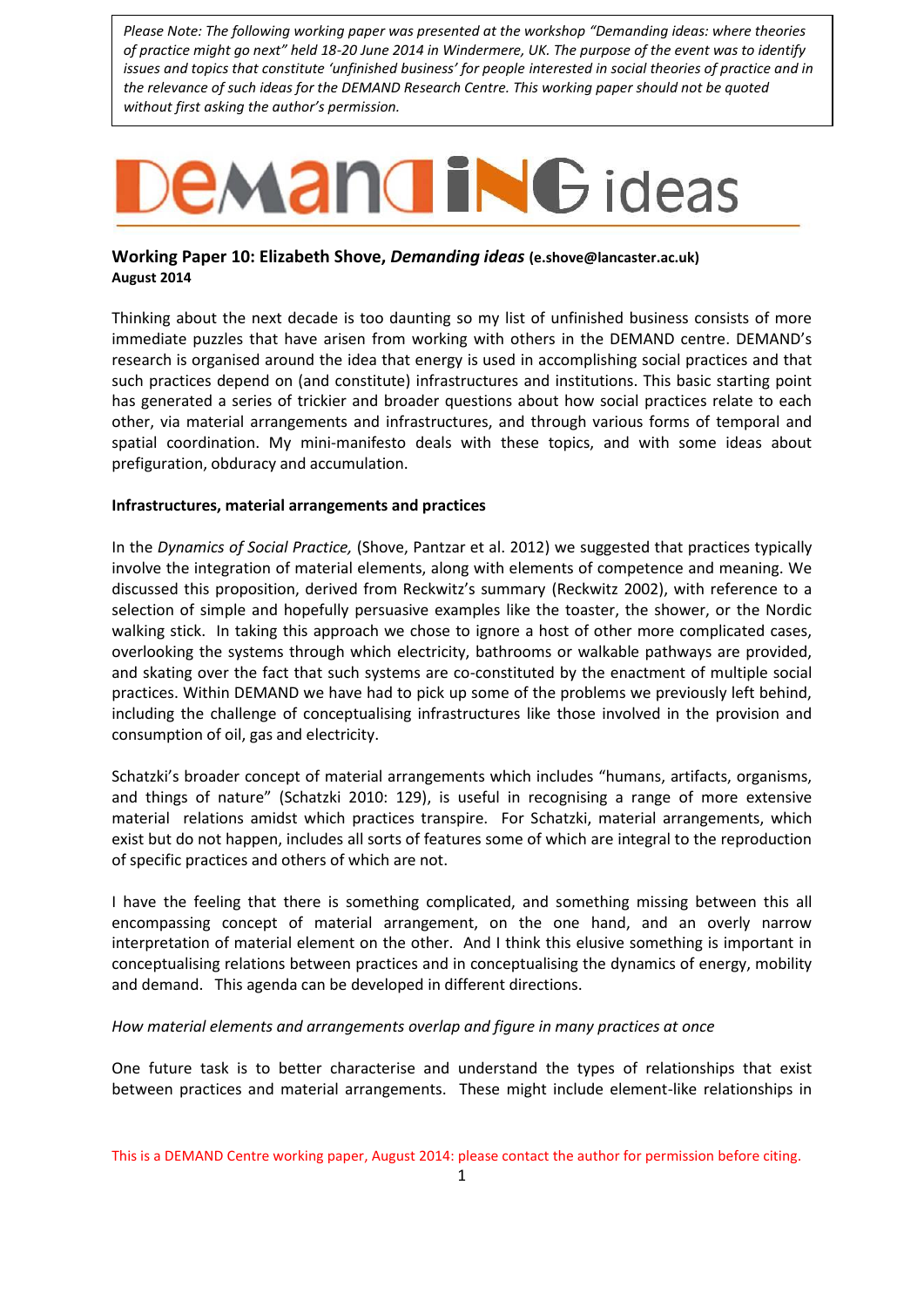which some material artefact is integral to the conduct of the practice, alongside other genres of material configuration, interconnection and overlap.

For example, single purpose/single practice artefacts such as toasters or electric showers depend on multi-purpose, multi-practice arrangements of wires and electric power. Taking a shower presupposes coexisting (but different) multi-practice infrastructures of gas and/or electricity and of running water, drainage etc. In addition, what is an integral material element of one practice can figure as a less constitutive, more optional but nonetheless relevant material arrangement amidst which other practices go on.

Concepts of flow and of practice-arrangement-nexuses (Schatzki 2010: 137) give a sense of the multiple relationships involved, but do not provide a vocabulary with which to represent or distinguish between them.

## *How infrastructures are developed and sustained by and for many practices at once*

Accounts of how networks and infrastructures come to be as they are (Hughes 1983; Rosen 1986; Graham and Marvin 2001), show them to be outcomes of investment, design and sometimes deliberate planning, often related to one or more visions of the future practices of which society is or should be composed.

Histories of infrastructures are largely histories of supply. What is missing is a more practiceoriented analysis of the development and ongoing adaptation of 'networks' not in the actor-network theory sense, but in the sense of material arrangements that are defined by multiple connections between multiple distributed 'nodes' and that both suppose and depend on the repeated, recurrent performance not of one but of many different practices.

From this point of view, the challenge is to understand how the networked features of (some) material arrangements emerge, and how these plug into and depend on a raft of specific but varied social practices. The internet, electricity, gas, water and road networks, along with office blocks, homes and cities could all be considered in these terms, though the links and connections at stake clearly differ from one case to the next.

In any event some new thinking is required if we are to conceptualise the dynamic 'lives' of material arrangements that enable, limit and are co-constituted by the enactment of multiple social practices. In short, we need to show how "nets of practice-arrangement nexuses"(Schatzki 2010: 130) are woven.

#### *How energy becomes embedded in different social practices*

Within DEMAND we are focusing on the question 'what is energy for?' on the grounds that demand arises from the enactment of social practices. But this is only half the story. We also need to think about how different forms of energy, along with related systems of provision, and infrastructural configurations transform and sustain the performance and range of social practices enacted today.

Exactly how different forms of power, or mobility, become integral to the performance of one or more practices is an empirical question, but one that is likely to involve some discussion of the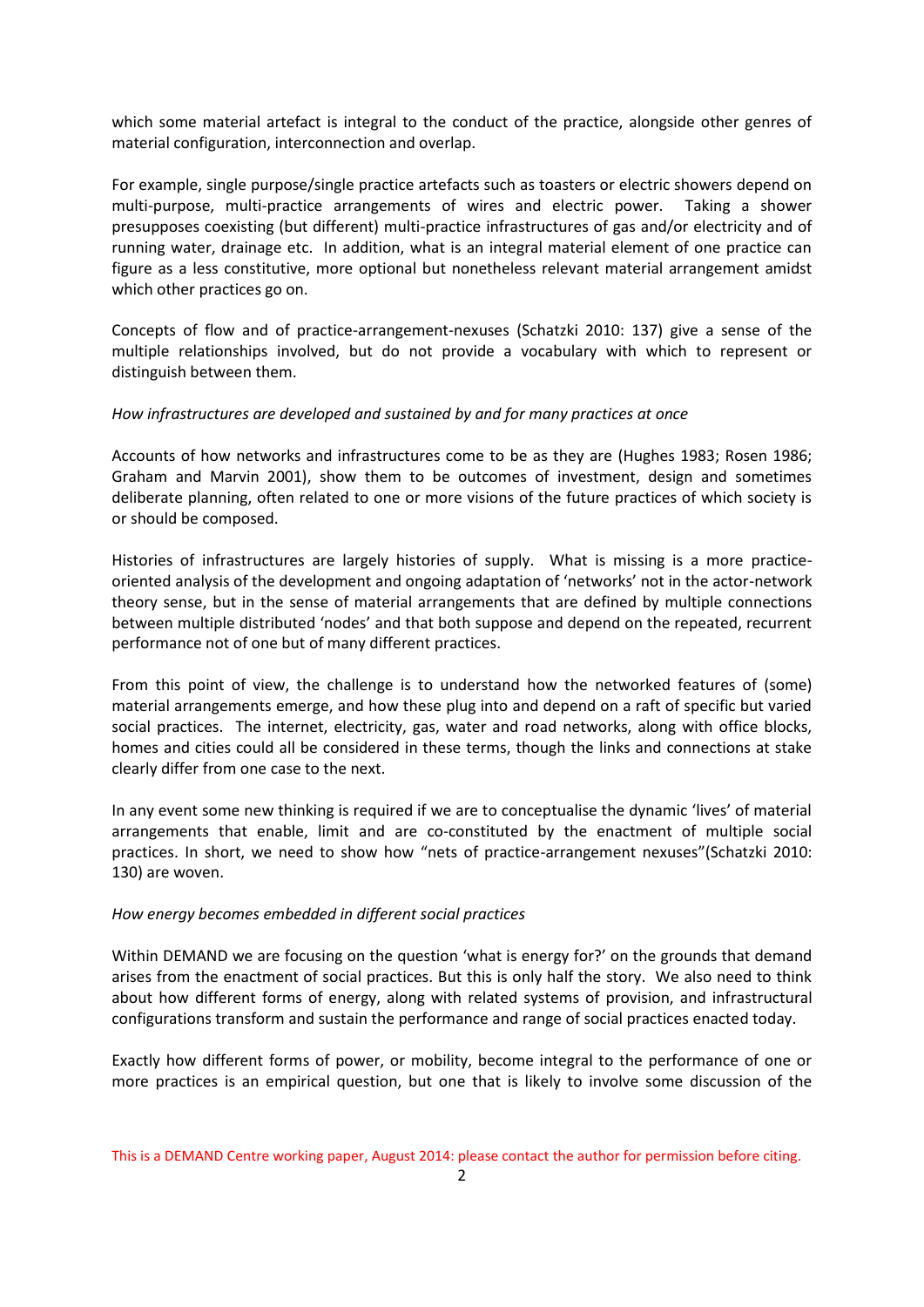development (and loss) of infrastructures and of institutions and systems of provision. Each case will be different, but there may be some commonalities. For example, electrification is often associated with the delegation of competence and labour from person to machine/resource (e.g. hoovering as distinct from sweeping; washing with a machine rather than by hand). A second feature has to do with time: electrically powered drilling is much faster than most other forms.<sup>1</sup> And in terms of mobility faster rail systems have reduced the time it takes to travel from London to Lancaster – and to lots of other places too. This is important for the duration and timing of any one practice, and for how multiple practices are sequenced and scheduled through the day, the year etc.

One question for DEMAND is whether there is or has been a cross-practice trend towards increasing resource/energy intensity and if so, how and why might this be the case? Again taking this question forwards depends on analysing and conceptualising trends across many social practices at once.

# *How some material arrangements become critical for the conduct and circulation of many social practices*

Although arguably constituted and reproduced one practice at a time, the electrification of daily life has become so widely embedded that failure (in the form of power cuts) has instant, far reaching effects. Nye's (2010) book on blackouts gives a sense of the interdependent complexes of social practice that now rely on the consistent provision of power. This points to a form of systemic codependence the compulsive nature of which is not fully captured by the appropriately flat concept of material arrangement.

A related, but different topic has to do with processes of international convergence. Social practices and daily lives remain immensely diverse, but there seem to be areas of increasing commonality, often with implications for energy demand. Examples might include the spread of the western diet, or the standardisation of indoor climates around the world. It is possible to point to the diffusion of requisite 'materials' e.g. air conditioning units, refrigeration, etc., and to notice the circulation of 'meanings' e.g. of a modern way of life. Mika Pantzar and I suggested that practices-asperformances are always localised integrations, but that elements travel and that their circulation is crucial for the reproduction of practices across space and time (Shove and Pantzar 2005). This is still only part of the story in that more is required to explain the multiple transformations involved as diverse sets of practices anchored in extraordinarily disparate material arrangements converge around an increasingly standardised form.

Various questions arise: for example, how do multiple forms of co-dependence between specific and/or overlapping material arrangements and complexes of practice coalesce? Likewise, how do previously vital relations of co-dependence fall apart, or take new shape. Again we are missing terms in which to organise these more collective forms of analysis. We are also short of experience in thinking about the role of industry, and of commercial interests and organisations – not as forces that exist outside of practice, but as sites in which integrative, cross-cutting connections are formed.

*Loose connections and forms of relative independence: material arrangements and complexes of social practices*

-

This is a DEMAND Centre working paper, August 2014: please contact the author for permission before citing.

<sup>&</sup>lt;sup>1</sup> http://www.lowtechmagazine.com/2010/12/hand-powered-drilling-tools-and-machines.html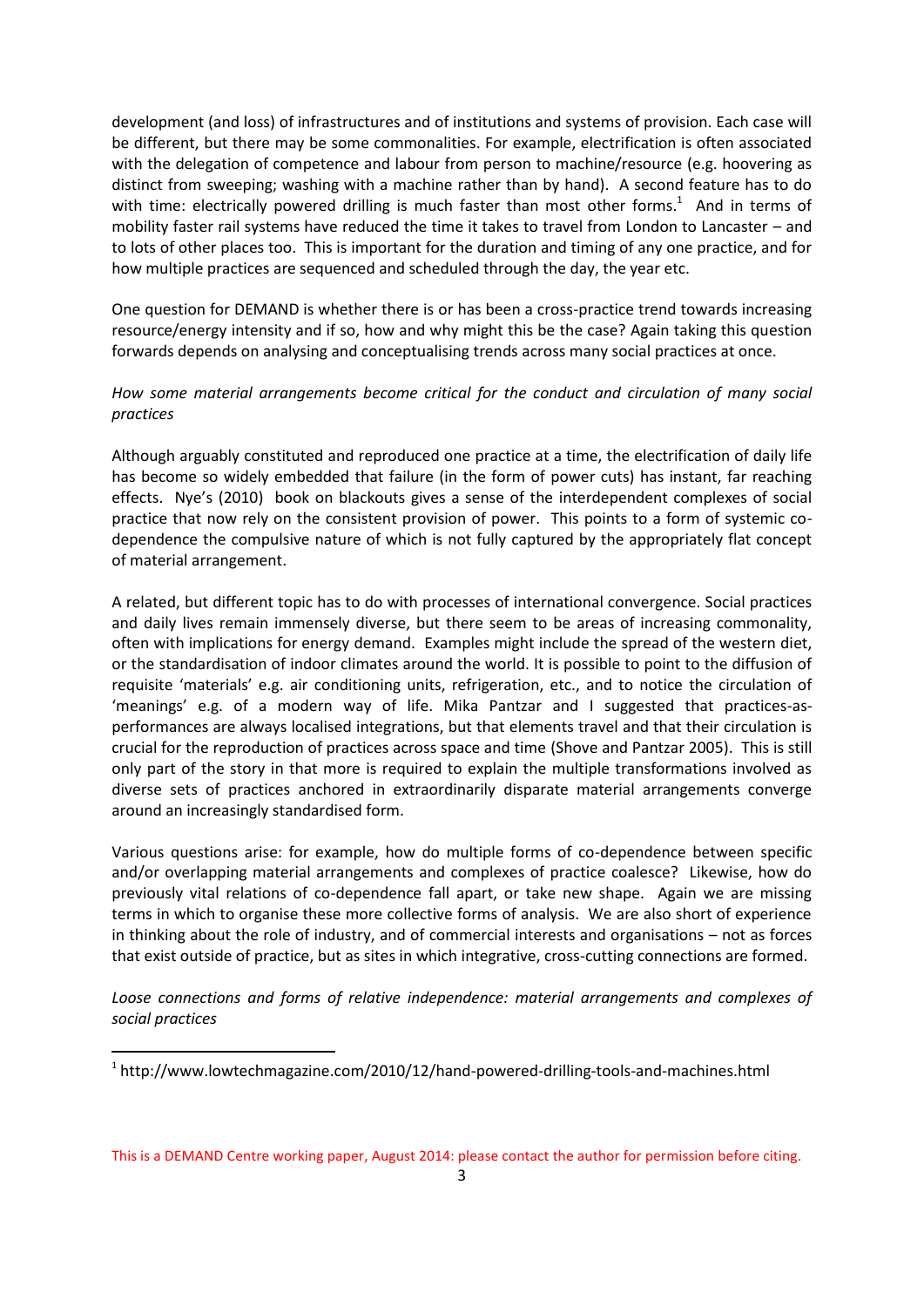It is not always the case, but some infrastructures last for much longer than the complexes of practices of which they were once a part. We are consequently surrounded by the remains of previously 'networked' material arrangements that are no longer sustained by the links that used to hold them in place. Disappearance is often partial in that contemporary complexes of practice draw upon bits and pieces of previously integrated material configurations, blending these into new combinations. Adaptation is constant. For example, parts of a once integrated freight network (the canal system) have been re-integrated into a variety of leisure pursuits. By contrast, in Stevenage, one of the sites of DEMAND research, miles of cycle ways remain relatively unused since people travel to different destinations, and often do so by car. These observations raise further questions about *adaptation* and the flexibility or otherwise of material arrangements in relation to complexes of practice. They also highlight the possibility that new variants or complexes of practices might form around infrastructural 'remains'.

Bringing these threads together, the first part of my mini-manifesto calls for more attention to be paid to different types of material arrangement-practice relations (shared, specific, stand-alone, networked, etc.), to how they are formed and to how they change at different scales. This is part of a bigger project of identifying and conceptualising dynamic processes that evidently involve multiple social practices at the same time. (I know all changes are a bit like this, but even so..).

## **Synchronisation, coordination and institutions**

In my contribution to *Time, Consumption and Everyday Life* (Shove 2009) I fantasised about three imaginary indices that might be used to describe a) the ebb and flow of social practices in society (the fossilisation, innovation, transformation index), b) the social and spatial distribution of contemporary social practices (the chart-atlas of contemporary practice), and c) the extent to which people are, or are not engaged in the same social practices at the same time (the societal synchronisation index).

In the energy world, there is increasing interest in managing daily and seasonal peaks, especially in electricity consumption. Since DEMAND argues that energy consumption is an outcome of social practice, it makes sense to ask what it is that people are doing at different hours of the day and night, and to learn more about the synchronous enactment of diverse social practices. There is no necessary link between synchronisation and 'peak' energy demand: e.g. sleeping is highly synchronised, but low energy. However, the project of reducing peak demand is different if that peak is made of a wide range of energy demanding practices, or if it is the result of the simultaneous enactment of 'the same' few high energy practices.

Ben Anderson has produced a simple measure of synchronisation (this being the inverse of variation in what respondents say they are doing at a particular moment in time), and has applied this to time use data linked to data on energy consumption and travel. The results are not that surprising: for example activities on Sundays turn out to be less synchronised than those on Wednesdays. Likewise, the reasons for travelling during the morning peak are more alike and the timing more synchronised than in the evening.

What is more interesting is why the enactment of different practices has the aggregated rhythm it does. To go further we need to consider the sequential ordering of different practices, their

This is a DEMAND Centre working paper, August 2014: please contact the author for permission before citing.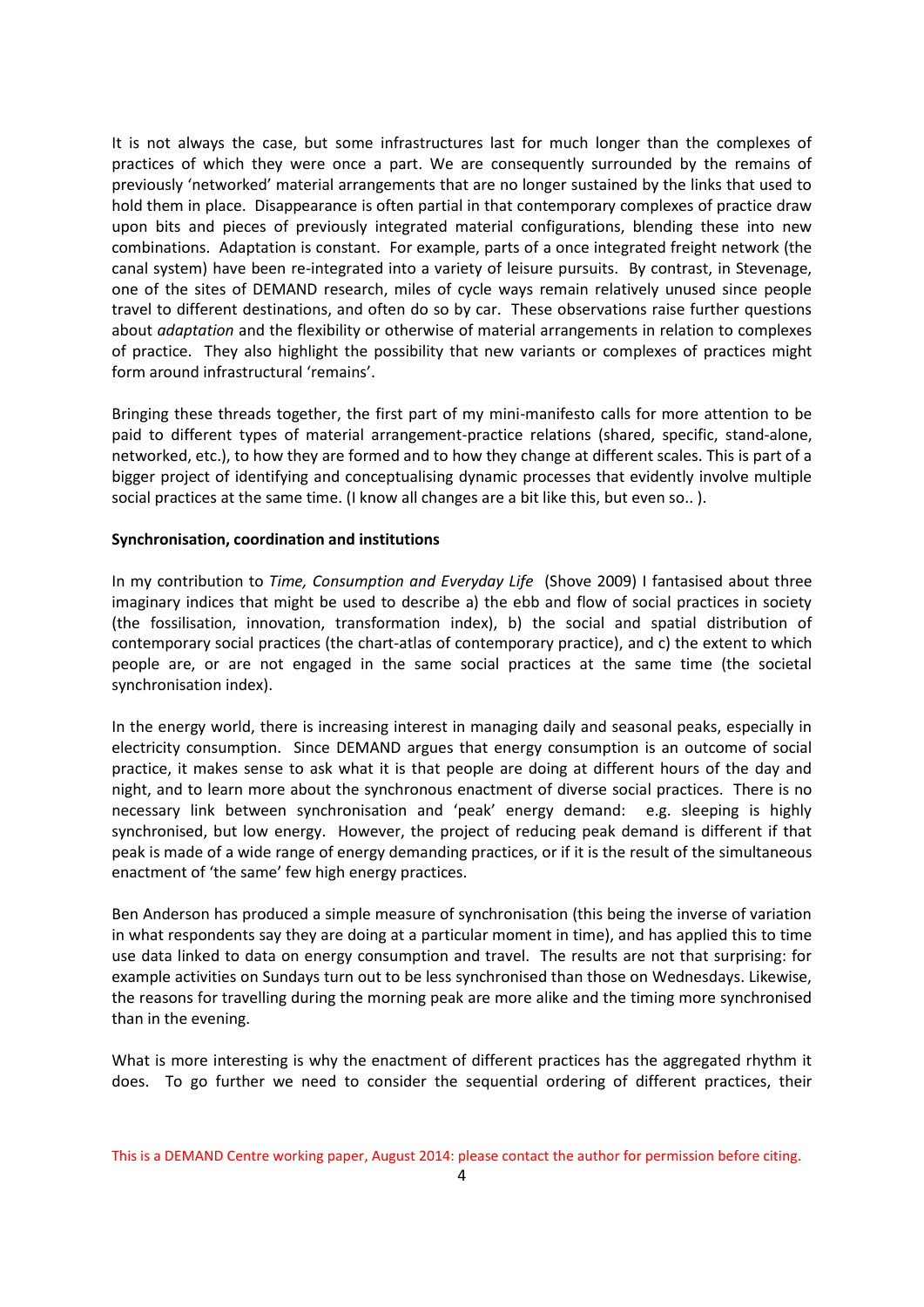duration and how they relate to temporally dominant 'projects' like the working day, meal times, or the week-end. Within DEMAND, Giulio Mattioli has been looking at recurrent sequences of 'practice' represented in time use data by coded activities such as preparing and eating food and then washing up. Understanding these temporally inter-dependent sequences is important for the prospect of 'shifting' activities or whole clumps of inter-linked activities to off-peak hours.<sup>2</sup>

In his article on squeezing time, Southerton suggests that individuals rush certain practices in order to make more time for others (Southerton 2003). This implies that some practice-related timedemands are malleable and that patterns of attention vary, to some degree, depending on the priorities of individual practitioners. Jalas addresses similar issues, but with a focus on how practices like those involved in caring for a wooden boat come to dominate the schedules of their enthusiast carriers. Both conclude that carriers' orientations are relevant but Jalas goes one step further, arguing that orientations are, to an extent, an outcome of the practice itself (Jalas 2009). This leads to other questions about how practices-as-entities acquire characteristic temporal features. For example, how does it come to be that the proper performance of a practice means it is enacted at the 'right' time, in the right order and for the right amount of time. Further, how do these features relate to the performance of other practices, and do how they change?

In working environments features of duration and sequence are often pre-defined. Zerubavel's (1979) detailed study of temporal rhythms in hospital life shows how the institution coordinates and schedules the practices of employees and patients alike. Institutionally determined patterns of timing and synchronisation variously relate to necessary or contingent forms of co-presence, coordination, sequence, cooperation and power, or to other institutionally timed 'events'. In this situation the carrier's orientation is of little or no consequence. Instead the rhythm of the hospital coordinates - and is made by - a distinctive organisation of practices and priorities.

In so far as peaks and off-peaks of energy and mobility demand are outcomes of practice(s), the possibility of deliberate peak load shifting depends on the relative fixity and flexibility of individuals, or groups of individuals, as carriers of multiple practices and on the repertoire of practices that are carried/enacted. This makes sense, but again I have a feeling that there is something missing. Ok we can focus on temporal rhythms as experienced by people who carry many practices. Ok, we can consider the typical temporal/normative 'features' of any one practice-as-entity, noticing that these change all the time. But how are we to conceptualise either the clumping together of sequences of practices, or what we might think of as more 'institutional' arrangements? Is it useful to think of an organisation, like a hospital, as an orchestrator of what people do and when they do it? To conclude that such an organisation is, at the same time, an outcome of what people do (Schatzki 2006), does not negate the processes of ordering and organizing that Zerubavel describes. However, it does suggest that other ideas are required to explain how temporal coordination is achieved. For example, how is it that Wednesday's practices appear to have more coordinative bonds than those that are enacted on Sundays? More broadly, are we how to explain the existence and the persistent

-

 $2$  The energy policy literature identifies a series of 'shiftable' practices, e.g. the laundry that can, in theory, be done at any time of day or night. There is some understanding of temporal rhythms in that meal times are not thought to be shiftable, combined with the belief that people will change their routines if price signals are strong enough.

This is a DEMAND Centre working paper, August 2014: please contact the author for permission before citing.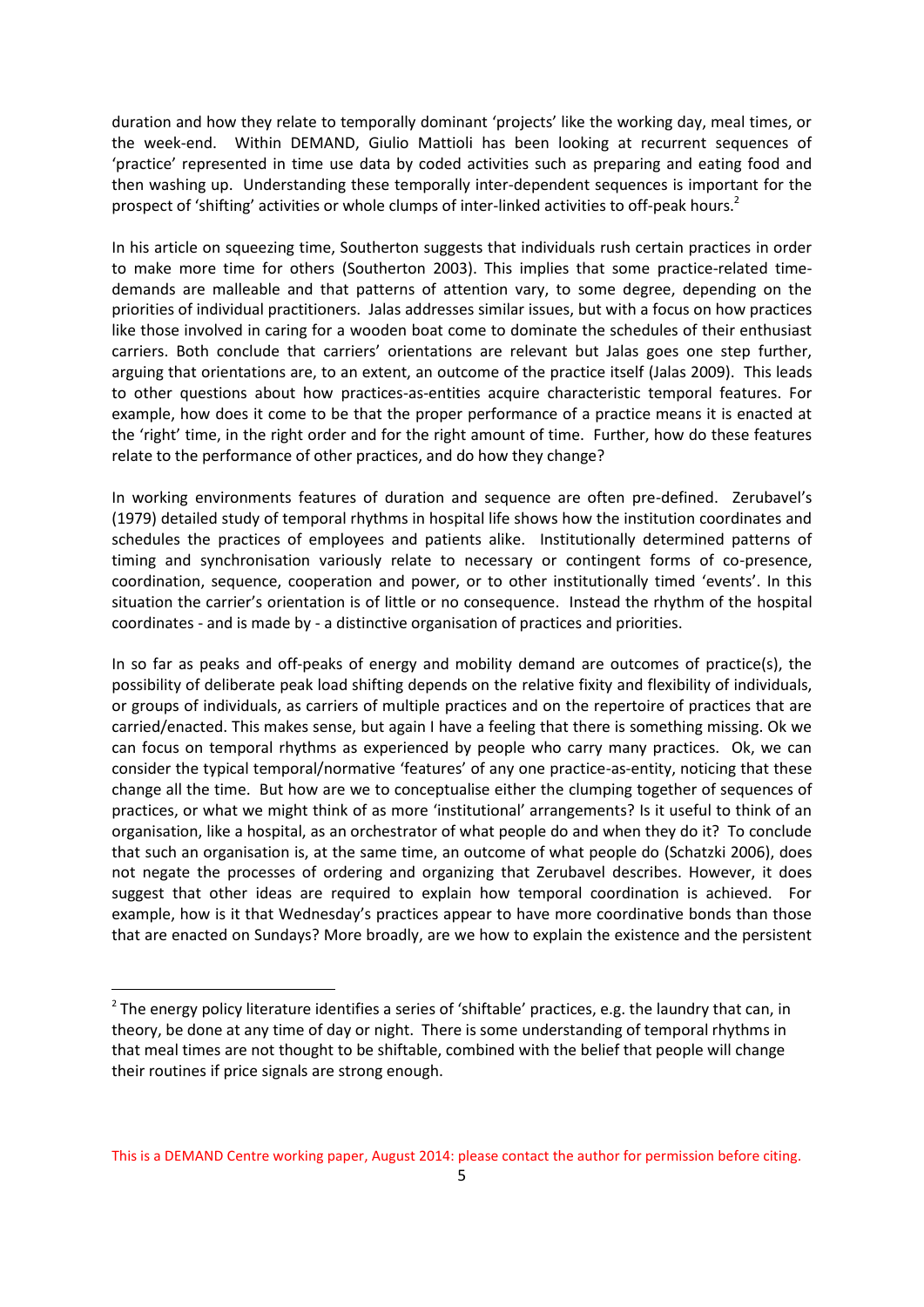and pervasive power of the 9-5 working day, or the working week – and the impact these temporal systems and/or dominant practices have on other areas of daily life?

More immediately, the idea that peaks and troughs in energy demand are outcomes of the temporal location of a series of bounded and therefore shiftable practices misses the point. Peaks and troughs are consequences of how relations between practices play out through the day, and across seasons, years and generations. From this point of view there is no such thing as 'a' shiftable practice: all are meshed in relation to each other whether as preconditions, co-requisites or variously causal sequences. In this context, 'flexibility' is a matter of reconfiguring relations within a complex of practices. The scope for doing so depends, in part, on the existence of dominant and for whatever reason non-negotiable demands/practices.

The second part of my mini-manifesto again calls for more understanding of how practices relate to each other this time with a focus on how some practices or sets of practices come to dominate the coordination of others. I am unsure about how institutions and organisation ought to figure in this discussion, but I think they have a place.

#### **Prefiguration, obduracy and accumulation**

One of the challenges for DEMAND is to find a useful and sensible way of contributing to discussions about the future. Current government policies rely on scenarios and analyses of options for promoting efficiency and decarbonising energy supply whilst maintaining current standards of living. In effect these methods suppose that present practices will remain the same far into the future. This is highly unlikely: practices change all the time – but what, if anything, do we have to say about possible directions of change, or about the potential for deliberately steering the range of practices that might be enacted in the years ahead?

The terminology of 'path dependence' has used to describe points of no return in the development of sociotechnical systems. The classic example here is the persistence of the deliberately awkward QWERTY typewriter keyboard and of the skills involved in using it (David 1985). Is it at all useful to think about practice-path-dependencies and 'lock-in' in similar terms? More specifically do current practices, and material arrangements throw shadows into the future?

Schatzki suggests that present practices prefigure the social future. He writes as follows: "Prefiguration is the social present shaping/influencing/affecting the social future, above all, the nascent social future" (Schatzki 2010: 140). In his words, "Prefiguration is better understood as a qualification of possible paths of action on such registers as easy and hard, obvious and obscure, tiresome and invigorating, short and long, and so on." (Schatzki 2010: 140). Past and present practices influence judgements of hard, easy, etc. but Schatzki's point is that they do not *make* future paths. The future is inherently open, but prefigured in that not all possible paths are thought to be equal.

This conclusion does not close off lines of enquiry which go further into the topic of how and by whom terms like 'hard' and 'easy' are mobilised and used, which ask about how the 'inconceivable' is made, and about how material arrangements feature in this process. Hommells addresses some of these issues in an article which starts by underlining the obduracy of urban structures: "Once the high-voltage electricity distribution system is in place, it is hardly conceivable to deconstruct it and

This is a DEMAND Centre working paper, August 2014: please contact the author for permission before citing.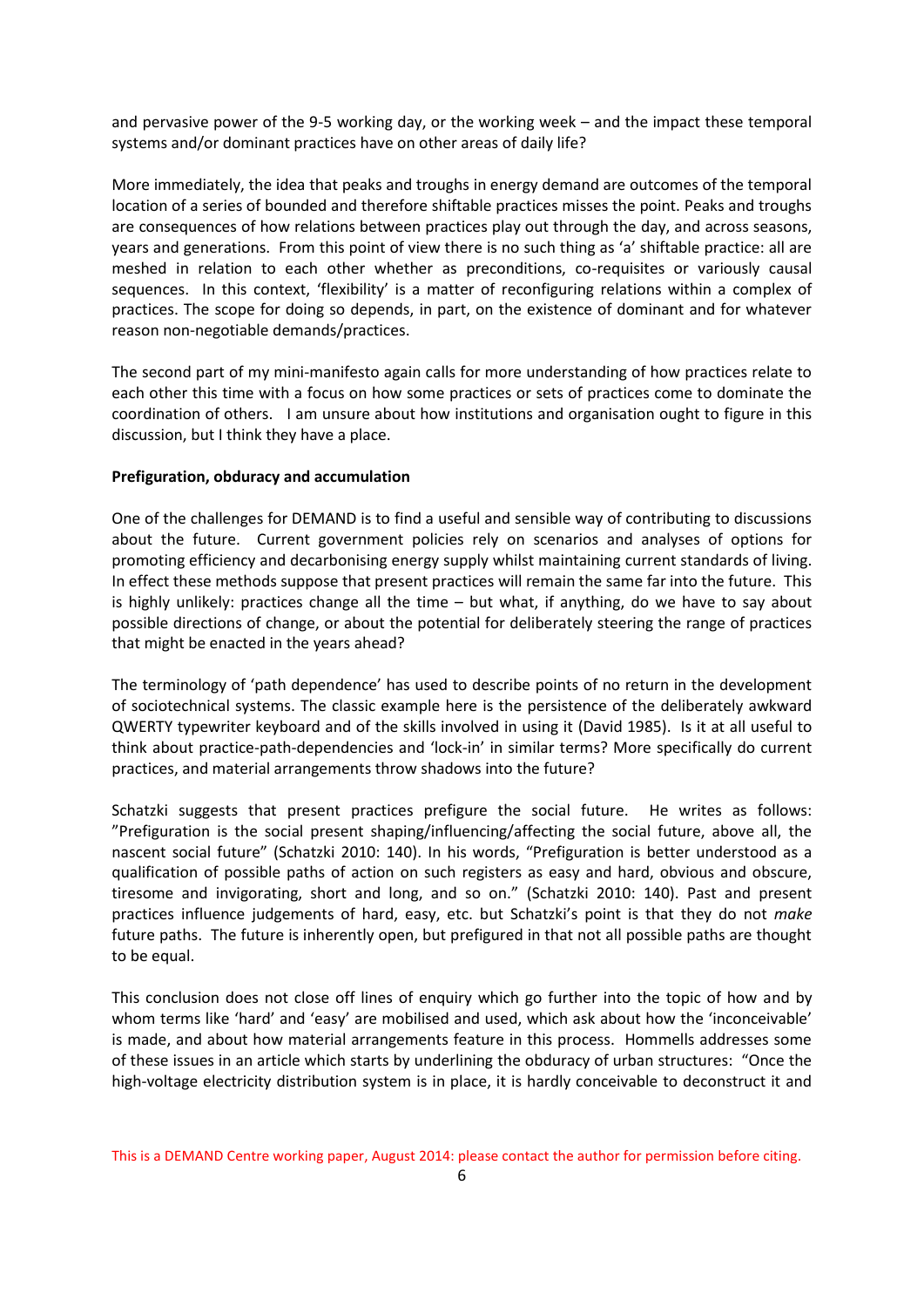shift to a decentralized system of windmill power generation; once a city's downtown area, including all its buildings, roads, and distribution networks, is there, it displays obduracy and offers resistance to change (Hommells 2005: 329). This extract focuses on the hardware and on what it is that makes the infrastructure itself 'hard' to unpick. It says nothing about the practices that the high voltage system enables, but by rights both are at stake. In other words, qualities of obduracy and resistance to reconfiguration or unpicking apply to sets of practices as well as to the material arrangements that such practices co-constitute.

There is more to discover about how 'blocks' of obduracy are established in, and through social practice, and about the extent of their future reach. Hommels goes on to distinguish between three types of obduracy: that which is associated with persistent mental models and frames; that which has to do with being embedded or multiply anchored; and that which relates to forms of momentum or long term cultural tradition. In theory all three are part and parcel of making the range of arrangements to which prefigurational judgements of 'easy', 'hard' etc. are applied – and all three are also part and parcel of the judgements themselves.

For an individual, as for an organisation or a city, the chances of taking one but not another path of future action vary depending on past and present practices (hence the idea of prefiguration). So far so good, but just what is it about these past and present practices that makes a difference?

As indicated above, some clumps of past/present practices may prove to be obdurate or sticky: hanging together in ways that make persistence the 'easier' route to take for all sorts of different actors/practice-performers. But for an individual, the range or array of 'easy' or plausible options is also likely to depend on a more personalised repertoire of resources and capabilities – again born of past practices. This suggests that there might be different modes of accumulation, loss and storage to consider with respect to individuals, institutions, complexes of practices and societies. The accumulation and distribution of requisite elements is clearly part of prefiguring future lines of action, but the processes involved are probably not the same as those that constitute obdurate configurations.

Since this is an exercise in looking ahead, it is appropriate that the third part of my mini-manifesto calls for more systematic and careful consideration of how past and present practices and material arrangements flow into the future.

#### **References**

- David, P. A. (1985). "Clio and the Economics of QWERTY." *The American Economic Review* 75(2): 332- 337.
- Graham, S. and S. Marvin (2001). *Splintering urbanism : networked infrastructures, technological mobilities and the urban condition*. London, Routledge.
- Hommells, A. (2005). "Studying Obduracy in the City: Toward a Productive Fusion between Technology Studies and Urban Studies." *Science Technology Human Values* 30: 323-351.
- Hughes, T. P. (1983). *Networks of power : electrification in Western society, 1880-1930*. Baltimore, Johns Hopkins University Press.

This is a DEMAND Centre working paper, August 2014: please contact the author for permission before citing.